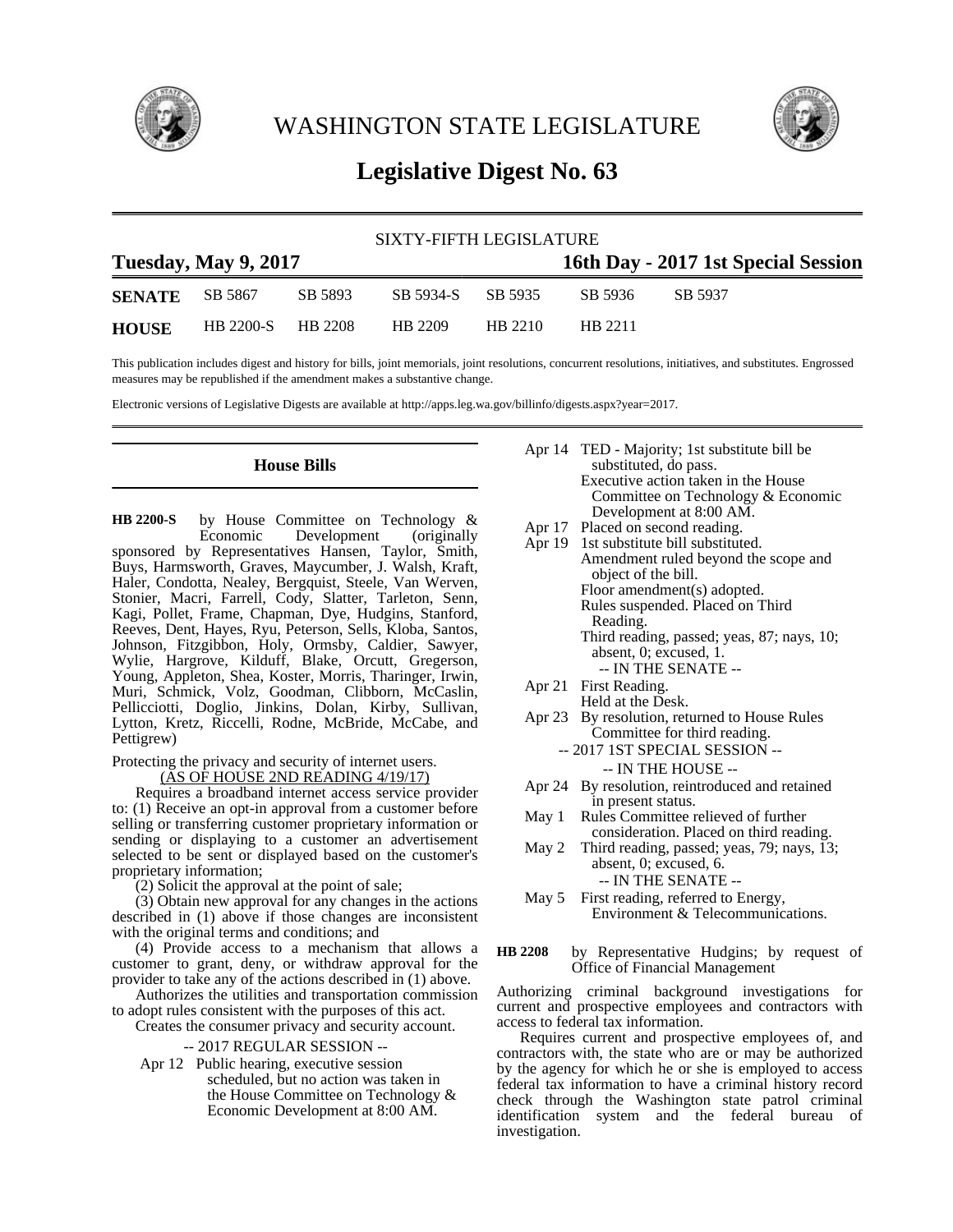-- 2017 1ST SPECIAL SESSION --

May 5 First reading, referred to State Government, Elections & Information Technology (Not Officially read and referred until adoption of Introduction report).

by Representative Klippert **HB 2209**

Enacting the Washington state English language empowerment act.

Establishes the Washington state English language empowerment act.

Designates the English language as the official language of the state.

Requires official business of the state to be conducted in English; official documents, rules, orders, and publications to be printed in English; and official programs, meetings, transactions, and actions conducted by or on behalf of the state and its political subdivisions to be in English.

-- 2017 1ST SPECIAL SESSION --

May 5 First reading, referred to State Government, Elections & Information Technology (Not Officially read and referred until adoption of Introduction report).

#### by Representative Young **HB 2210**

Modifying theater license provisions.

Removes certain requirements of a theater's premises in order to be issued a theater license to sell spirits, beer, and/or wine at retail.

Allows a theater to also have one additional theater using an IMAX screen projection system, but with no more than three hundred seats, that may serve alcohol pursuant to the terms of the license.

-- 2017 1ST SPECIAL SESSION --

May 8 First reading, referred to Commerce & Gaming (Not Officially read and referred until adoption of Introduction report).

#### by Representative Young **HB 2211**

Concerning restricting the use of airport police to enforce private airlines' nonsecurity-related policies.

Prohibits a port district operating an airport with a police department from permitting its police officers or agents to remove passengers, or assist in the removal of passengers, from an airline's aircraft to enforce the airline's overbooking policies or other airline policies or procedures that are not related to security or safety.

-- 2017 1ST SPECIAL SESSION --

May 8 First reading, referred to Public Safety (Not Officially read and referred until adoption of Introduction report).

### **Senate Bills**

#### by Senator Braun **SB 5867**

Creating a flexible voluntary program to allow family members to provide personal care services to persons with developmental disabilities or long-term care needs under a consumer-directed medicaid service program.

### (AS OF SENATE 2ND READING 4/19/17)

Requires the department of social and health services to develop and implement a consumer-directed medicaid program which is intended to be a voluntary alternative option for individuals with long-term care needs or developmental disabilities who choose to receive personal care services from a family member.

Allows payment by the department of social and health services for in-home personal care or respite services when the care is provided to a client who:  $(1)$  Is an enrolled member of a federally recognized Indian tribe; or

(2) Resides in the household of an enrolled member of a federally recognized Indian tribe.

-- 2017 REGULAR SESSION --

- Mar 13 First reading, referred to Ways & Means.
- Mar 15 Public hearing in the Senate Committee
- on Ways & Means at 3:30 PM. Mar 16 WM - Majority; do pass. Minority; do not pass.

Executive action taken in the Senate Committee on Ways & Means at 3:30 PM.

- Mar 21 Passed to Rules Committee for second reading.
- Mar 29 Placed on second reading by Rules Committee.
- Apr 19 Floor amendment(s) adopted. Rules suspended. Placed on Third Reading. Third reading, passed; yeas, 28; nays, 21; absent, 0; excused, 0. -- IN THE HOUSE --
- Apr 21 First reading, referred to Appropriations (Not Officially read and referred until adoption of Introduction report).
- Apr 23 By resolution, returned to Senate Rules Committee for third reading. -- IN THE SENATE --
	- Placed on Rules White Sheet.
	- -- 2017 1ST SPECIAL SESSION --
- Apr 24 By resolution, reintroduced and retained in present status.

by Senators O'Ban, Rossi, Becker, Rivers, Miloscia, King, Bailey, Braun, Wilson, Walsh, Zeiger, Angel, Warnick, Brown, Honeyford, Fortunato, Pearson, Padden, Fain, Schoesler, and Hawkins **SB 5893**

Concerning the administration of motor vehicle excise taxes by regional transit authorities.

(AS OF SENATE 2ND READING 5/02/17)

Authorizes a regional transit authority to contract with the department of licensing for the collection of a motor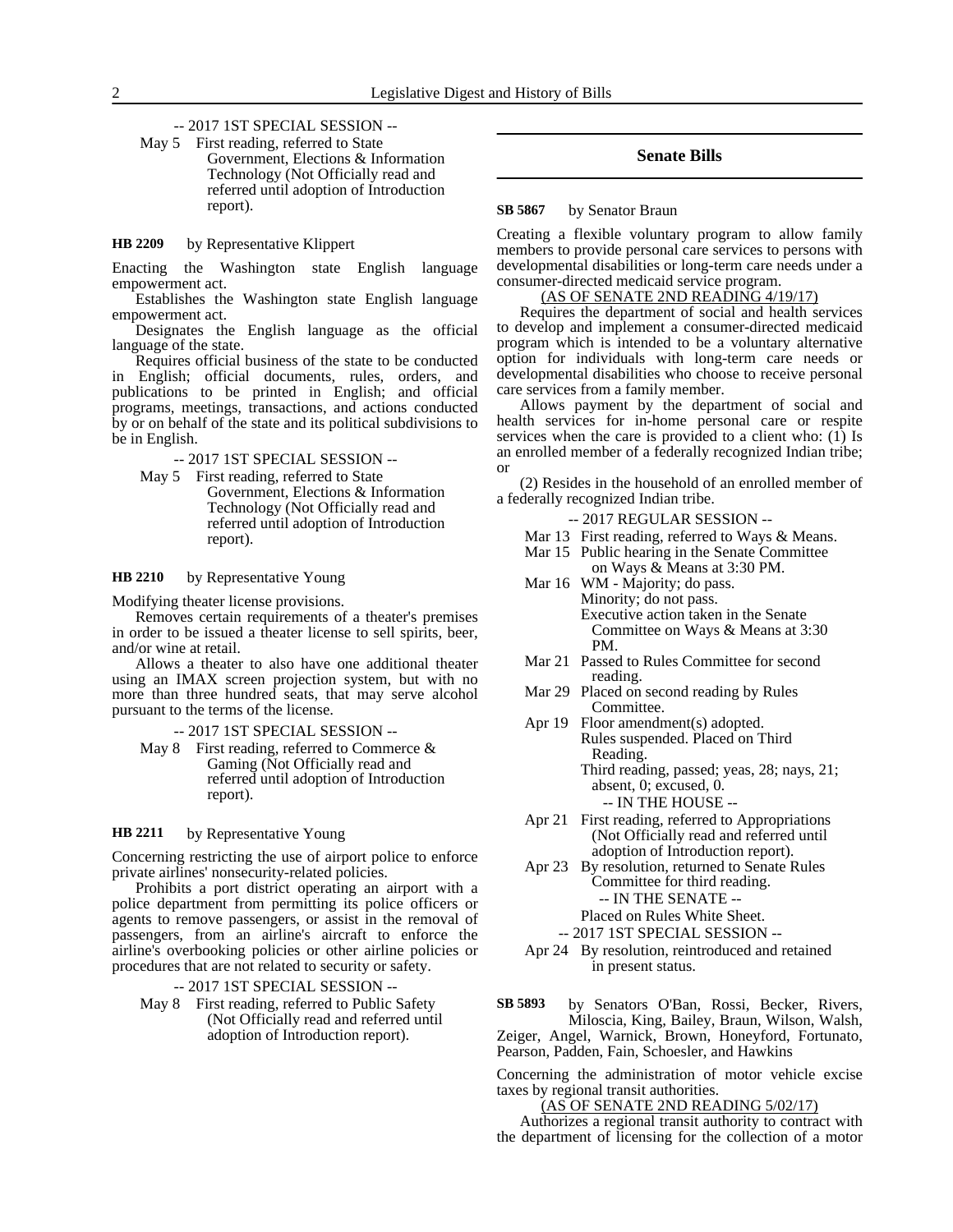vehicle excise tax only if the authority has implemented a market value adjustment program.

Requires a contract entered into to provide that: (1) The department of licensing will receive amounts sufficient to fully cover the costs applicable to the tax collection and market value adjustment process, including customer service-related costs, information technologyrelated costs, public announcement and education costs, and liability or other related risk assessment costs; and

(2) Any unforeseen future administrative costs will be borne by the regional transit authority.

Requires the department of licensing, if it enters into a contract with a regional transit authority for the collection of a motor vehicle excise tax, and after the regional transit authority implements a market value adjustment program, to clearly indicate when collecting the tax, the amount of tax owed under current law, the amount of credit applied, and the net result, when notifying taxpayers of the expected tax due.

Requires a regional transit authority, that includes portions of a county with a population of more than 1.5 million and imposes a motor vehicle excise tax, to establish a market value adjustment program to be implemented by December 31, 2017.

- -- 2017 REGULAR SESSION --
- Mar 17 First reading, referred to Transportation.
- Mar 27 Public hearing in the Senate Committee on Transportation at 3:30 PM.
- Mar 29 TRAN Majority; do pass. Minority; do not pass. Executive action taken in the Senate Committee on Transportation at 3:30 PM.
- Mar 31 Passed to Rules Committee for second reading.
- Apr 4 Placed on second reading by Rules Committee.
- Apr 6 Floor amendment(s) adopted. Rules suspended. Placed on Third Reading. Third reading, passed; yeas, 25; nays, 24; absent, 0; excused, 0. -- IN THE HOUSE --
- Apr 7 First reading, referred to Transportation (Not Officially read and referred until adoption of Introduction report).
- Apr 23 By resolution, returned to Senate Rules Committee for third reading. -- IN THE SENATE -- Placed on Rules White Sheet.
	- -- 2017 1ST SPECIAL SESSION --
- Apr 24 By resolution, reintroduced and retained in present status.
- May 2 Placed on third reading by Rules Committee. Returned to second reading for amendment. Floor amendment(s) adopted. Rules suspended. Placed on Third Reading.
	- Third reading, passed; yeas, 25; nays, 20; absent, 0; excused, 4.

### -- IN THE HOUSE --

- May 5 First reading, referred to Transportation (Not Officially read and referred until adoption of Introduction report).
- by Senate Committee on Law & Justice (originally sponsored by Senator Padden) **SB 5934-S**

Concerning convicted persons.

(DIGEST OF PROPOSED 1ST SUBSTITUTE)

Modifies the seriousness level of certain crimes.

Addresses the following with regard to convicted persons: (1) Community custody;

(2) Habitual property offenders;

(3) Identicards for persons released from the department of corrections; and

(4) Motor vehicle property offenders.

Establishes a pilot program for the supervision of offenders convicted of felonies relating to the theft or taking of a motor vehicle.

-- 2017 1ST SPECIAL SESSION --

- May 2 LAW Majority; 1st substitute bill be substituted, do pass. Minority; do not pass. Public hearing and executive action taken in the Senate Committee on Law & Justice at 9:30 AM.
- May 5 Passed to Rules Committee for second reading.

by Senators Sheldon and Carlyle **SB 5935**

Enhancing consumer access, affordability, and quality of broadband and advanced telecommunications services.

Addresses broadband and advanced telecommunications services.

Creates the governor's office on broadband access and requires the office to: (1) Serve as the coordinating body for public and private efforts to ensure statewide broadband access and deployment;

(2) Coordinate with communities, public and private entities, and consumer-owned and investor-owned utilities to develop strategies and plans for deployment of broadband infrastructure and access to broadband services;

(3) Review existing broadband initiatives, policies, and public and private investments and make comprehensive recommendations to advance the state's broadband access goals;

(4) Update the state's goals and standards for broadband service as technological advances become available; and

(5) Establish a competitive grant program to assist qualified local governments and public entities to deploy broadband services in unserved and underserved areas of the state.

Creates the broadband access task force to assist the governor's office on broadband access for the purpose of reviewing existing broadband initiatives, policies, and public and private investments and providing a comprehensive set of recommendations to advance the state's broadband deployment, services, and access goals.

Creates the broadband deployment partnership initiative for the purpose of initiating and fostering partnerships between entities that facilitate deployment of